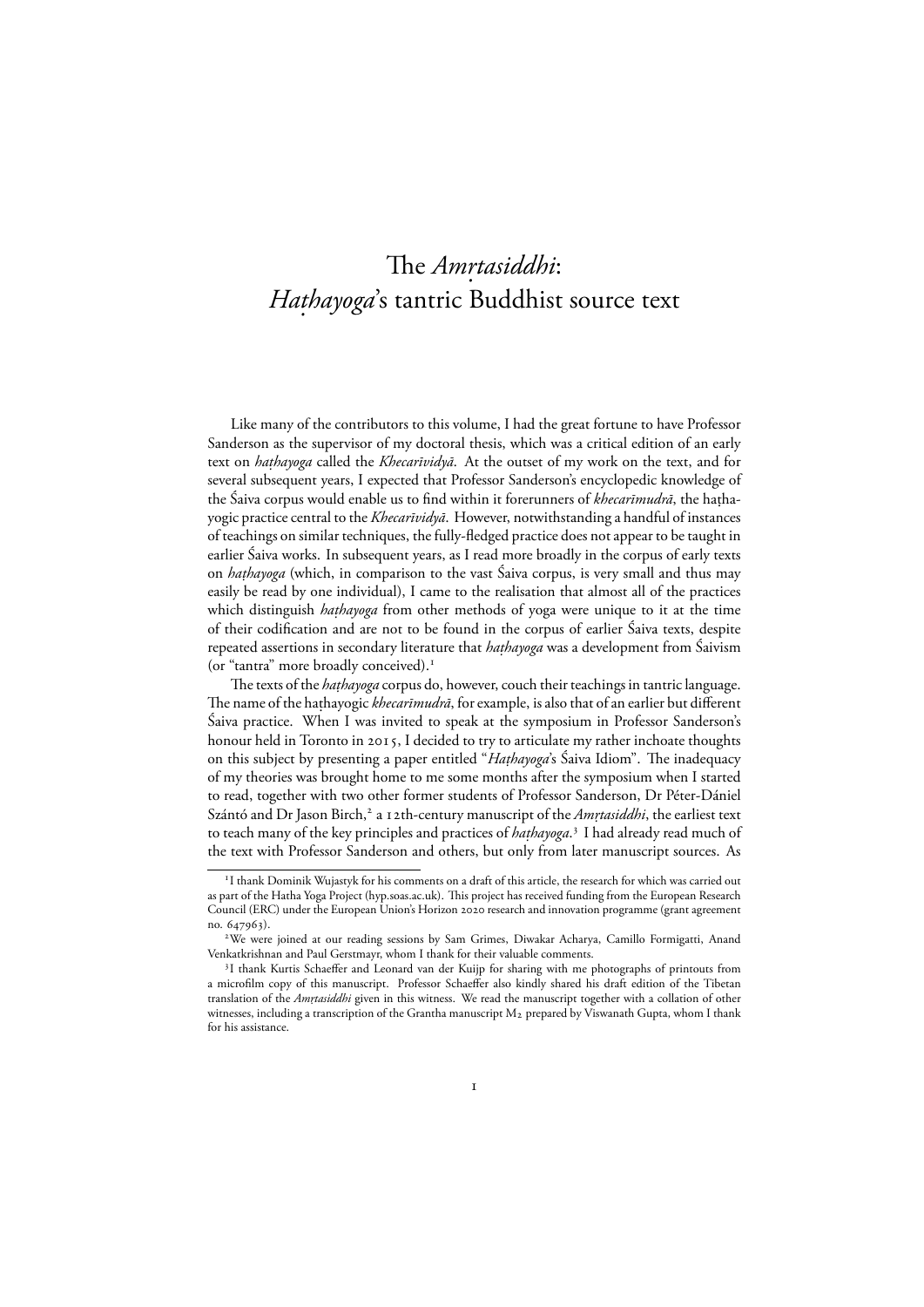we read the older manuscript it gradually became clear that the *Am. rtasiddhi* was composed in a Vajrayāna (tantric Buddhist) milieu.

Thus my notion of *haṭhayoga* having a Saiva idiom needed readdressing. One might perhaps talk instead of its "tantric idiom". But I shall leave reflections on that topic for a later date and in this short paper focus on the *Amṛtasiddhi* and, in particular, the features of it which make it clear that it was composed in a Vajrayāna milieu. I am currently preparing a critical edition and annotated translation of the text with Dr Szántó; what follows here results from our work in progress. Despite our edition being incomplete, I am confident that the conclusion drawn here about the origins of the text is sound (and that further work on the text will provide additional and complementary evidence) and I think it important enough to warrant preliminary publication. Subsequent publications will address this unique text's many other remarkable features.

## The Amṛtasiddhi

The importance of the *Amrtasiddhi* was first brought to scholarly attention by Professor Kurtis Schaeffer in an article published in 2002.<sup>4</sup> Here I shall reprise as little of his rich and dense article as is necessary to provide the background to what follows. Schaeffer focuses on the twelfth-century<sup>5</sup> manuscript of the text, photographs of printouts from a microfilm of which he and Professor Leonard van der Kuijp have kindly shared with me. At the time that the microfilm was made, the manuscript was in Beijing, although Professor Schaeffer believes that it has since been returned to Tibet. The manuscript is unique in that it is bilingual, with three registers: the Sanskrit text in a Nepali or east Indian script, a transliteration of the Sanskrit in Tibetan hand-printing script and a translation<sup>6</sup> into Tibetan in the Tibetan cursive script.

This manuscript is referred to in what follows by the siglum C. The other witnesses of the text which have been collated are considerably later than C (the oldest is perhaps the c. 17th-century  $K_1$ ). They present versions of the text in which redaction has removed or obscured some of the Buddhist features evident in C. These witnesses may be divided into two groups. The first is a single Grantha manuscript from the Mysore Government Oriental Library  $(M_2)$ , the second seven north Indian and Nepali manuscripts, two from Jodhpur's Maharaja Man Singh Pustak Prakash  $(I_1$  and  $I_2 = I)$  and four from the Nepal-German Manuscript Preservation Project  $(K_1-K_4 = K).$ <sup>7</sup>

Prior to Schaeffer's article, the only mention of the text of which I am aware (other than in manuscript catalogues) is Gode 1954:22, in which its citations in the *Yogacintāmani* are noted.

<sup>&</sup>lt;sup>5</sup> Schaeffer (2002: 517) says that the manuscript's colophon gives a date which "may read 1159 C.E." The reading is clear : *ekāśītijute* [*°jute* is Newar scribal dialect for Sanskrit *°yute*] *śāke sahāsraike tu phālgune* | *kr.. snā. . s. tamyām. samāpto 'yam krtvāmṛtasiddhir mayā* || (f.37v). The eighth day of the dark fortnight of the lunar month of Phālguna in Śāka 1081 corresponds to March 2nd 1160 CE (according to the calculator at http://www.cc.kyotosu.ac.jp/ yanom/pancanga/). It is possible that the colophon has been copied from an examplar and that the manuscript itself does not date to 1160. The mansucript's Tibetan colophon says that the Tibetan translation is that of the "monk of the Bya [clan]" (*Bya ban de*) Pad ma 'od zer, who worked towards the end of the eleventh century, which provides us with an earlier *terminus ante quem* for the text than the date of the manuscript itself.

As noted in the manuscript's Tibetan colophon, the translation is of a different recension of the Sanskrit text from that given in the manuscript. At some places, e.g. 7.10 and 7.26, the translation corresponds to the text as found in the other witnesses, but not that in C.

Full details of these witnesses are given at the end of this article.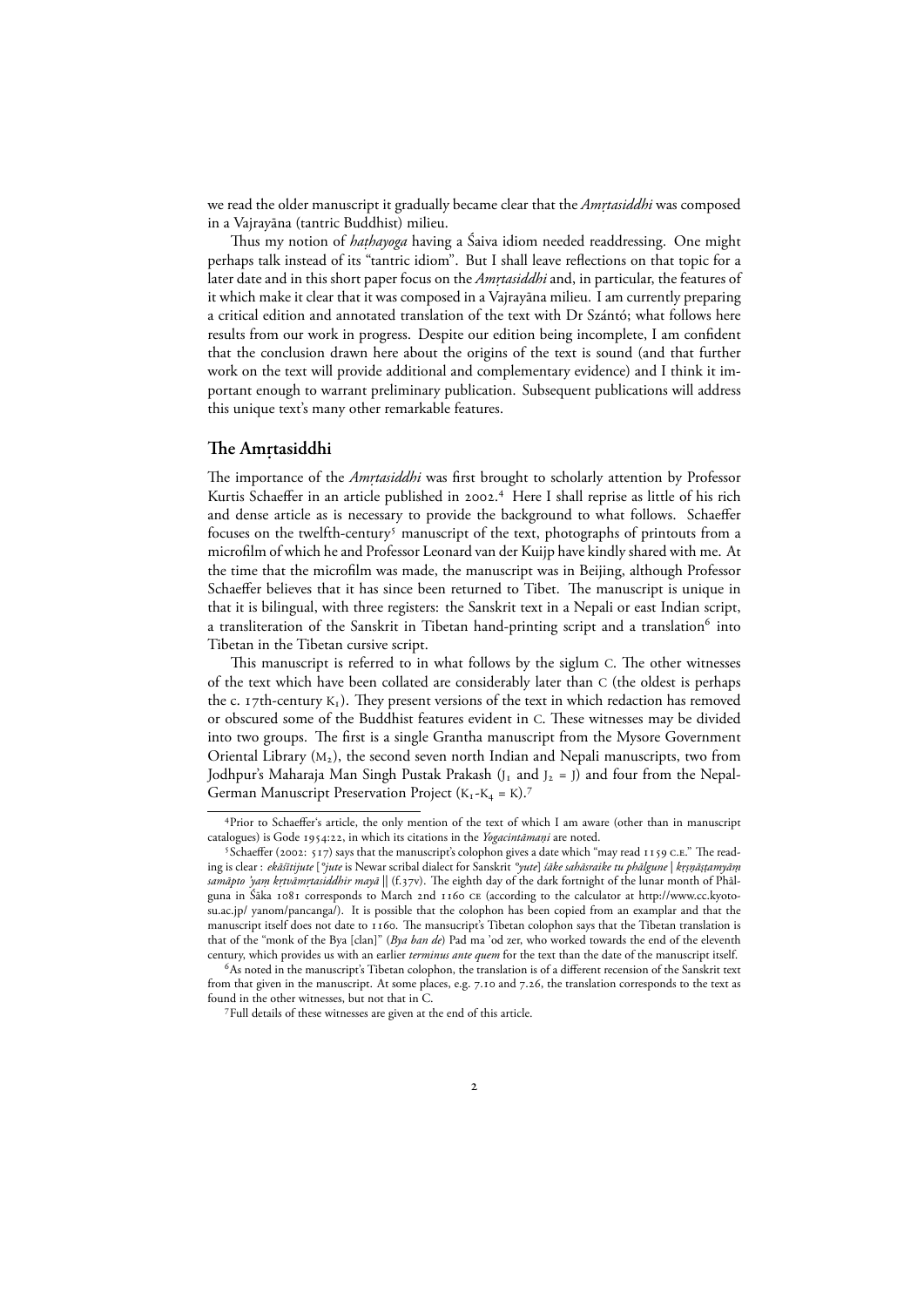The text of the *Amrtasiddhi* consists of 292 verses divided into 35 short *viveka*s.<sup>8</sup> The first ten *viveka*s teach the constituents of the yogic body. *Viveka*s 11-13 teach three methods of manipulating those constituents (*mahāmudrā, mahābandha* and *mahāvedha*) and *viveka* teaches the practice (*abhyāsa*), i.e. how the three methods are to be used together. *Viveka*s 15-18 teach the four grades of aspirant, 19-33 the four states (*avasthās*) of yoga, and 34-35 the final transformation of the body leading up to *nirvāna.* .

## The Amṛtasiddhi in the Haṭhayoga tradition

#### **Citations and Borrowings**

The *Amrtasiddhi* is a seminal work in the *hathayoga* textual tradition.<sup>10</sup> Schaeffer (2002, 518-519) mentions its citations in the *Yogacintāmani* (c. 1600 CE)<sup>11</sup> and *Hathapradīpikājyotsnā* (1837 ce).<sup>12</sup> In addition, several *hathayoga* texts borrow directly from the *Amrtasiddhi* without attribution. The c. 13th-century *Gorakṣaśataka* shares three half-verses with it.<sup>13</sup> The *Vivekamārtaṇḍa*, which is also likely to date to the 13th century redacts four of the *Amrtasiddhi*'s verses into three.<sup>14</sup> The c. 14th-century *Amaraughaprabodha* shares six verses with the *Amrtasiddhi* and paraphrases it extensively elsewhere.<sup>15</sup> The *Goraksayogaśāstra* (15th century or earlier) borrows two and a half verses<sup>16</sup> and extensively paraphrases other parts of the text. The c. 15th-century *Śivasaṃhitā* is much the biggest borrower from the *Amrtasiddhi*, sharing 34 verses with it.<sup>17</sup> The *Hathapradīpikā* shares five half-verses with the *Amṛtasiddhi* , but these may be borrowed from the *Amaraughaprabodha* since all the shared passages are also in that text.<sup>18</sup>

<sup>15</sup> AS 16.1c-2b, 11.3, 11.9cd, 11.3cd, 14.6, 13.5cd, 13.7cd, 19.2 = AP 20, 29, 32cd, 37ab, 38, 39cd, 40ab, 45.  $^{16}AS$  3.1, 6.11ab, 11.4 = GYŚ 5, 13ab, 17.

<sup>&</sup>lt;sup>8</sup>There are 35 *vivekas* in the Beijing ms and 38 in the others. All verse numbering given here corresponds to the order of verses in C (which does not itself give verse numbers).

<sup>&</sup>lt;sup>9</sup> Vivekas 19-35 are interspersed with very short chapters on a variety of topics. In the first *viveka* (vv. 10-13) there is a list of the topics to be taught in the text. The list corresponds exactly to the *viveka*s up to *viveka* 19, but then goes awry. More analysis is needed to be sure, but it seems likely that at least some of the *viveka* divisions after 19 are later additions to the text.

<sup>&</sup>lt;sup>10</sup> Despite the compound *hathayoga* being found in earlier Vajrayāna works (Birch 2011, 535-536) and its teachings being central to later hathayogic texts, the *Amrtasiddhi* does not call its yoga method *hatha*. This paradox will be addressed in subsequent publications.

<sup>&</sup>lt;sup>11</sup> Yogacintāmaṇi p. 13 [AS 6.11, 6.13], p. 26 [14.4, 14.8-12, 14.16c-19d], p. 34 [7.25, 7.15, 7.18, 7.8-9, 7.12, 7.5, 7.2cd, 7.3cd, 7.6-7, 7.16c-17d, 7.19ab, 7.17cd, 7.20-24], p. 39 [32.3-4], p. 40 [33.1, 34.1] p. 101 [6.10], 107 [3.1-4, 4.1a-4.2b, 4.4c-4.12d], p. 112 [5.1, 5.3-4], p. 213 [25.3c-4d, 26.1-2, 27.1, 28.1, 29.1, 31.3c-4b, 31.5ab, 31.5c-7b (with significant differences), 31.8c-9b, 3.10, 3.12], p. 218 [15.3a-4b, 16.1ab, 16.2a-3b, 17.1, 17.2ac (with differences), 17.3, 18.1-5, 19.1ab].

<sup>&</sup>lt;sup>12</sup> Hathapradīpikājyotsnā ad 3.100 [AS 7.8c-9d, 7.12, 7.5a-, 7.2cd] and 4.1 [AS 33.1, 32.3-4, 7.23, 34.1, 7.17, 7.20, 7.6c-7d, 7.16cd].

<sup>&</sup>lt;sup>13</sup>AS 6.7a-6.8b = *GŚ* 34a-35b. This verse is also found at *Gherandasamhitā* 5.62.

 $^{14}AS$  7.16-20  $\approx$  *VM* 90-92.

<sup>&</sup>lt;sup>17</sup>AS 1.15b-1.16d, 1.17c-1.18b, 1.19ab, 3.1-4, 4.3-4, 11.1ab, 11.3cd, 11.4bc, 11.5ab, 11.6, 11.7cd, 12.6, 15.1, 16.1-3, 19.2 = B 2.1b-2.2d, 2.3, 2.4ab, 2.6c-9, 2.11-12, 4.28cd, 4.27ab, 4.27dc, 4.28ab, 4.31, 4.34cb, 4.38, 5.13, 5.17c-5.20b, 3.31.

 $A^{\text{B}}AS$  11.3, 11.9cd, 19.2 =  $HP$  3.9, 3.13cd, 4.69.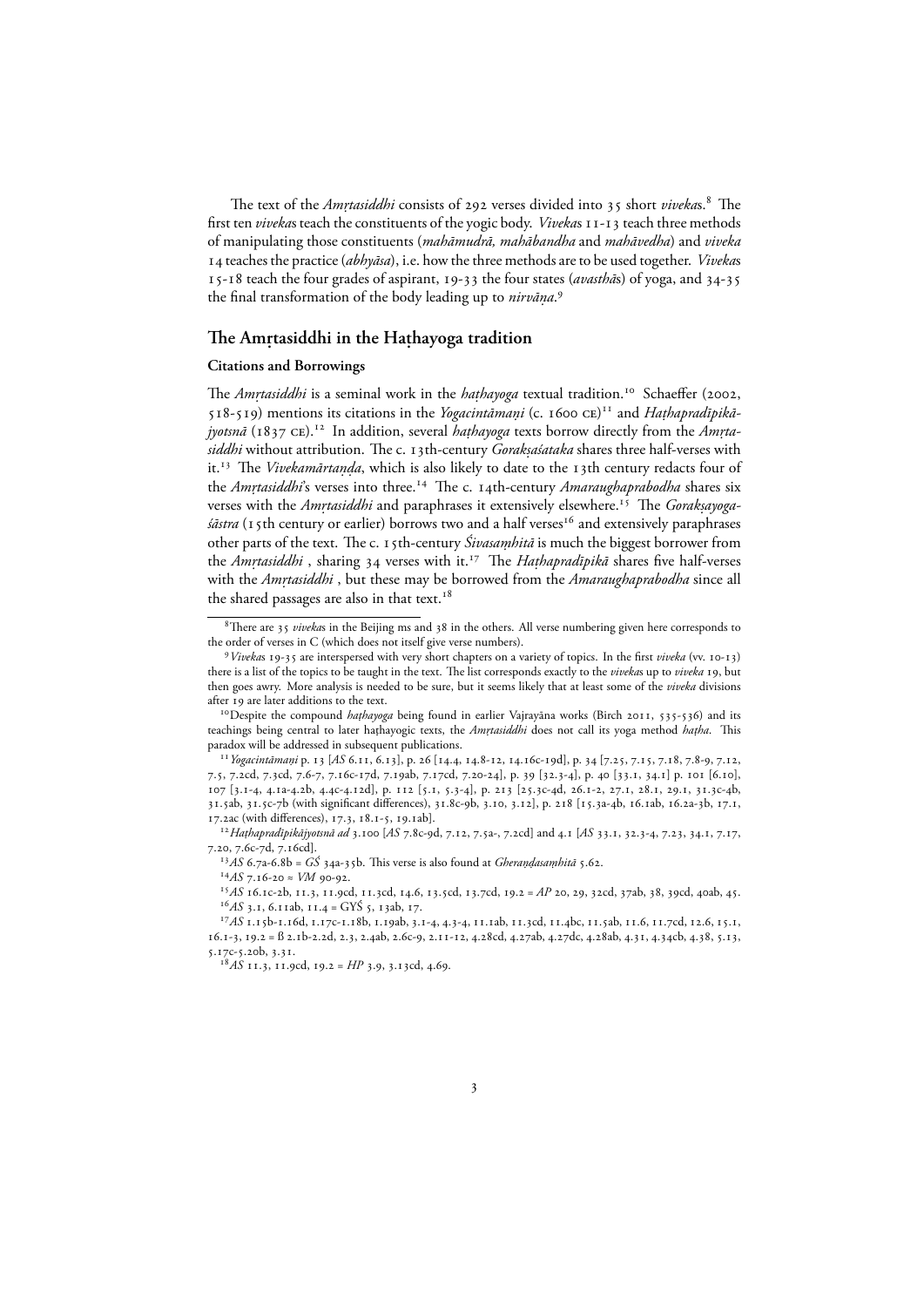#### **Doctrinal Innovations**

Several of the *Amṛtasiddhi*'s teachings have no prior attestation and are central to teachings on *haṭhayoga* in later texts, where they are either reproduced verbatim, as noted above, or incorporated into new compositions. These may be summarised as follows.

- . The Yogic Body
	- (a) The *Amrtasiddhi* is the first text to relocate to the body the old tantric triad of sun, moon and fire.<sup>19</sup> The idea of a moon in the skull dripping *amrta* is found in many earlier tantric works, but that of the sun in the stomach consuming it is new, as is the conflation of the sun and fire.
		- i. The Moon

*meruś . rnge sthitaś candro dvira ˙ . s . takalayā yutah.* | *aharniśam tu . . sārābhām sudhā . m var . . saty adhomukhah.* ||.||

"The moon is on the peak of Meru and has sixteen digits. Facing downwards, it rains dewy nectar day and night."

ii. The Sun

*madhyamāmūlasamsthāne ti . . s . thati sūryaman. dala . h.* | *kalādvādaśasampūr . no dīpyamāna . h svaraśmibhi . h.* ||.|| *ūrdhvam vahati dak . . sena tīk . . snamūrti . h prajāpati . h.* | *vyāpnoti sakalam deha . m nā . dyākāśapathāśrita . h.* ||.|| *grasati candraniryāsam bhramati vāyuma . n. dale .* | *dahati sarvadhātūmś ca sūrya . h sarvaśarīrake .* ||.|| **2d** °pathāśritaḥ ] CK<sub>4</sub>; yathāśritaṃ K3, yathāśritaḥ *cett*. 3b °mandale ] M<sub>2</sub>; °mandalaih C, °mandalam *cett*.

" $(1)$  The sphere of the sun is at the base of the Central Channel, complete with twelve digits, shining with its rays.  $(2)$  The lord of creatures (Prajāpati), of intense appearance, travels upwards on the right. Staying in the pathways in the spaces *(ākāśapatha)*<sup>20</sup> in the channels it pervades the entire body.  $(3)$  The sun consumes the lunar secretion, wanders in the sphere of the wind and burns up all the bodily constituents in all bodies.'

iii. Fire

*kalābhir daśabhir yuktah sūryama . n. dalamadhyata . h.* | *vasati vastideśe ca vahnir annavipācakah.* ||.|| *yo vai vahnih sa vai sūryo ya . h sūrya . h sa hutāśana . h.* | etāv ekatarau dṛṣṭau sūkṣmabhedena bheditau ||5.2||  $\mathbf{b}$  °madhyatah ] CJK, °madhyagah M<sub>2</sub> *Y* **c** vasati vastideśe ]*conj.*; vasati vatideśe C, vasate vastideśe M*Y*, vasatir asthideśe *cett.*

**<sup>2</sup>d** sūkṣmabhedena bheditau ] C; sūkṣmāt sūkṣmatarau nṛbhiḥ M2, sūkṣmabhedena bhedinau *cett.*

<sup>&</sup>lt;sup>19</sup>This triad is mentioned at *Niśvāsatattvasaṃhitā Nayasūtra* 4.147 and in many subsequent tantric works. <sup>20</sup>This is a *śleșa: ākāśapatha* can also mean the sun's orbit in the sky.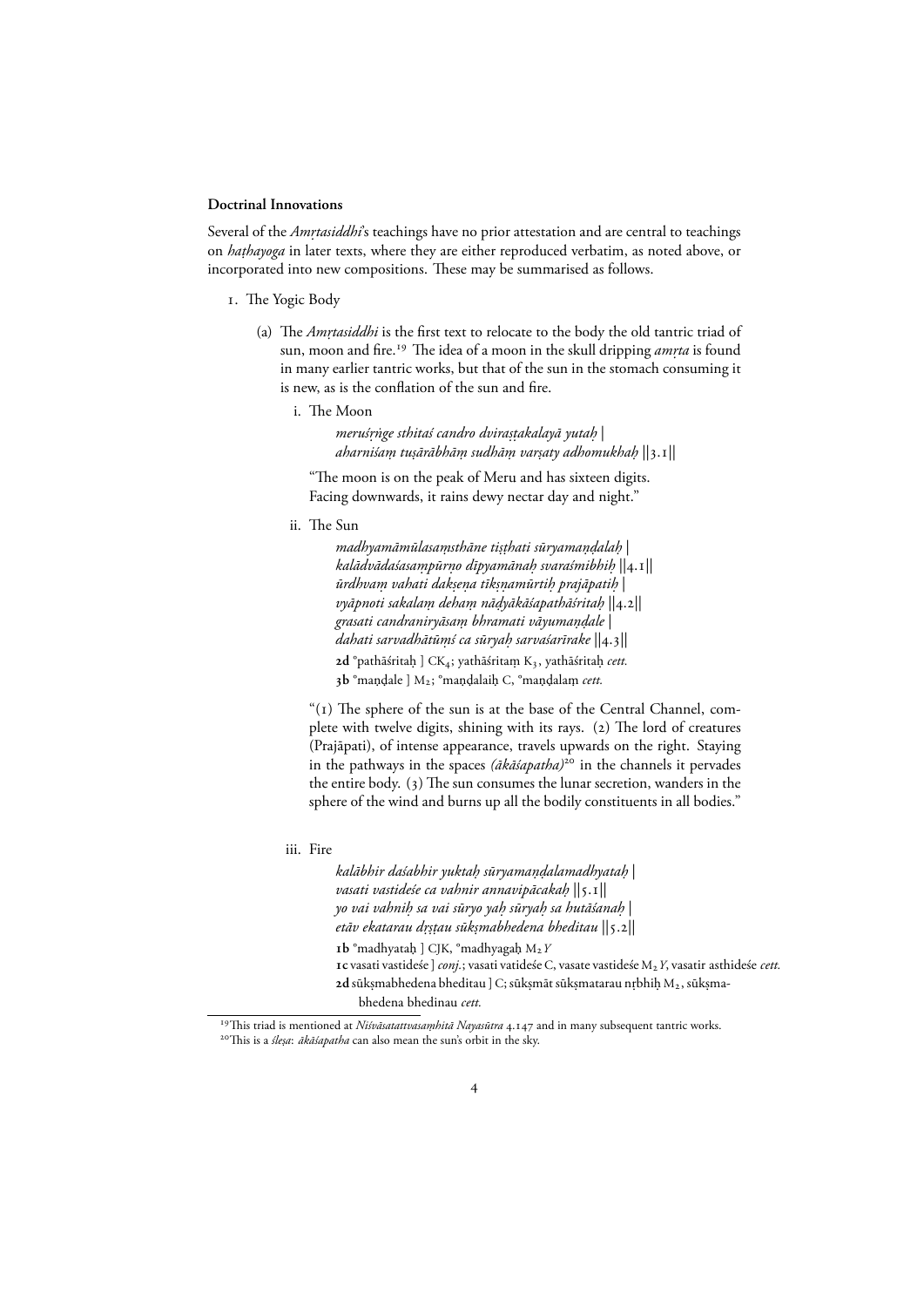" $(1)$  Endowed with ten digits, in the middle of the sphere of the sun in the region of the stomach dwells fire, which digests food. (2) Fire is the sun; the sun is fire. The two look almost the same [but] differ subtly."

- (b) The use of the word *bindu* for semen, *bindu*'s identification with the *amrta* dripping from the moon, its preservation being essential for life and its division into male and female are all innovations of the *Am. rtasiddhi* which are widely adopted in later *haṭhayoga* texts.
	- i. adhaś candrāmṛtaṃ yāti tadā mṛtyur nṛṇāṃ bhavet  $||$ 4.11 $||$ 11a yāti ] M2K; yati C, °mṛtaṃ yasya J

"The nectar of immortality in the moon goes downwards; as a result men die."

- ii. *bindupātena vṛddhatvaṃ mṛtyur bhavati dehinām*  $||2$ 1.3 $||$ "The fall of *bindu* makes men grow old [and] die."
- iii. *sa bindur dvividho jñeyaḥ pauruṣo vanitābhavaḥ* | *bījam ca pauru . . sam prokta . m rajaś ca strīsamudbhavam .* ||.|| *anayor bāhyayogena s. r. s . tih sa . mjāyate n . . rnām.* | *yadābhyantarato yogas tadā yogīti gīyate*  $||7.9||$ *kāmarūpe vased binduh kū . . tāgārasya ko. tare* | pūrņagirimudāsparśād vrajati madhyamāpathe  $\ket{7.1}$ 0 $\ket{1}$ *yonimadhye mahāk. setre javāsindūrasannibham* | *rajo vasati jantūnām devītattvasamādh . . rtam* ||.|| *binduś candramayo jñeyo rajah sūryamayas tathā .* | *anayoh sa . mgama . h sādhya . h kū . . tāgāre 'tidurgha. te* ||.|| **cd** yadābhyantarato yogas tadā yogīti gīyate ] C*HJ*; yadābhyantarato yogas tadā yogī sa gīyate M<sub>2</sub>, yadā tv abhyantare yogas tadā yogo hi bhanyate . *cett.* **a** kāmarūpe ] CM; kāmarūpo *cett.* 10b kūțāgārasya° ] CM<sub>2</sub>; kūțādhāranya J, kūțādhārasya K **d** °mudā° ] C; °sadā° J, °guhā° *cett.* **d** vrajati ] C; vrajate M, rājanti *cett.* **11d** °samādhrtam ] C; °samāvrtam M<sub>2</sub>, °samāvrta K<sub>1</sub>, samāvrtaņ cett. "(8) Know *bindu* to be of two kinds, male and female. Semen *(bīja)* is said

to be the male [*bindu*] and *rajas* (female generative fluid) is female. (9) As a result of their external union people are created. When they are united internally, then one is declared a yogi. (10) *Bindu* resides in Kāmarūpa in the hollow of the multi-storied palace *(kū. tāgārasya)*. Through pleasurable contact at Pūrnagiri it travels along the Central Channel. (11) Rajas resides in the great sacred field in the perineal region *(yonimadhye)*. It is as red as a *javā* flower<sup>22</sup> and is supported by the Goddess element *(devitattvasamādhr़tam*). (12) Know *bindu* to be made of the moon and *rajas* 

<sup>&</sup>lt;sup>21</sup> On the *kūṭāgāra*, see below, p.9.

<sup>&</sup>lt;sup>22</sup>The bright red *javā* flower (Hibiscus rosa-sinensis L.), popularly known as the China Rose, is common throughout south, southeast and east Asia.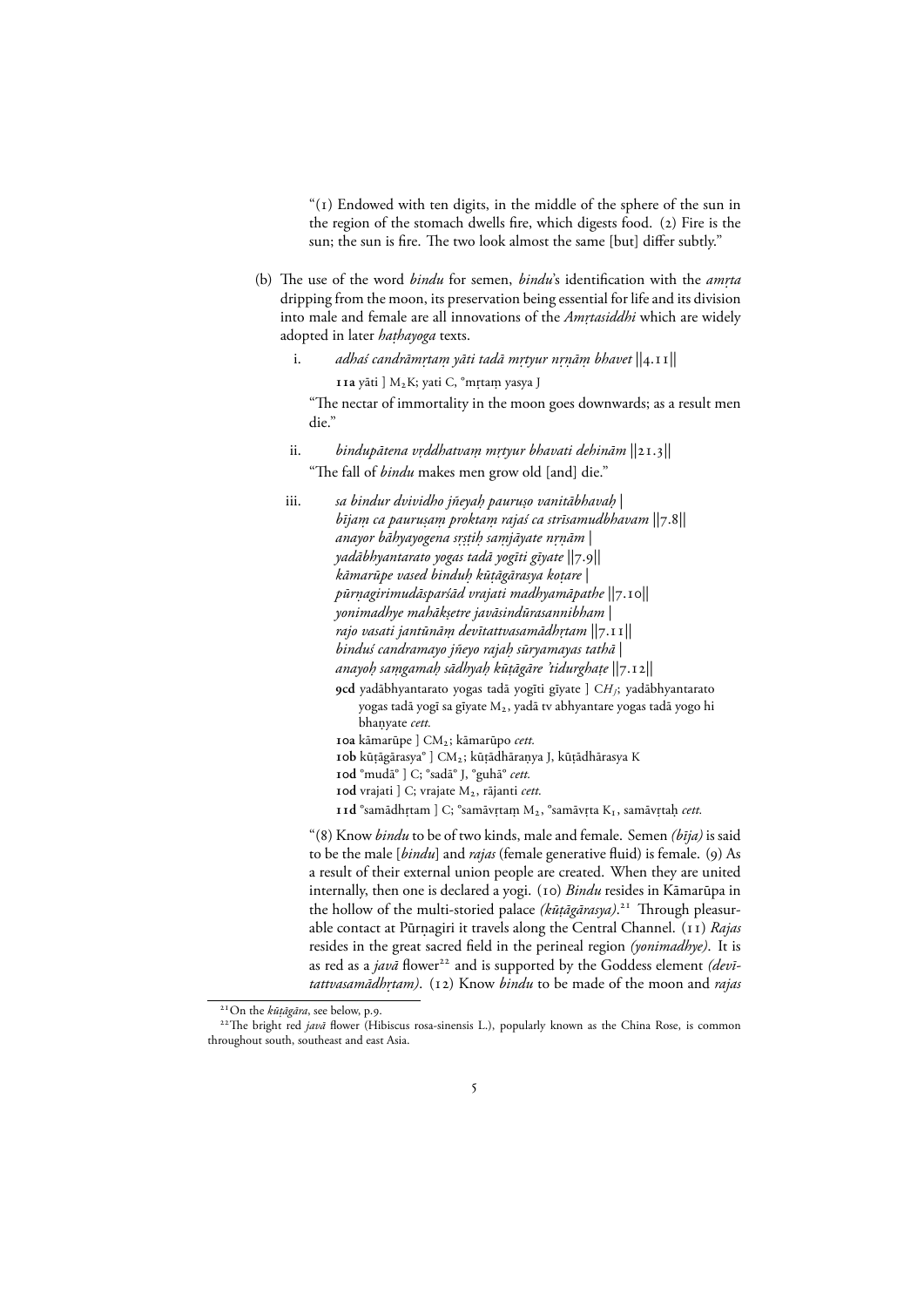to be made of the sun. Their union is to be brought about in the very inaccessible multi-storeyed palace."

(c) A connection between the mind and breath is taught as early as the *Chāndogya Upanisad* (6.8.2). The *Amrtasiddhi* is the first text to teach that mind, breath and *bindu* are connected, a notion found in many subsequent *haṭhayoga* texts.

> *calaty ayam yadā vāyus tadā binduś cala . h sm. . rtah.* | *binduś calati yasyāyam citta . m tasyaiva cañcalam .* ||.|| 17a calaty ayam yadā ] C; yadāyan calate M<sub>2</sub>, yadā camcalate JK, calaty eşa yadā *YH<sup>J</sup>*

- *I* 7**b** calah smṛtaḥ ] JK*YH<sub>J</sub>*; calaḥ smṛ $\lceil \tan \lceil \ln C \rceil$ , ca cañcalaḥ M<sub>2</sub>
- **r** 7c binduś calati yasyāyam ] C; yasyāyan calate binduḥ M<sub>2</sub>, yasyāyam calate binduś JK, binduś calati yasyānge  $YH_I$

**17d** tasyaiva ] CK*YH<sub>I</sub>*; tasthyai∗ M<sub>2</sub>, tathaiva J

"It is taught that when the breath moves *bindu* moves; the mind of he whose *bindu* is moving is restless."

(d) The three *granthi*s.

The *Am. rtasiddhi*'s system of three *granthi*s, *brahma°, vi. snu° .* and *rudra°*, which are situated along the central channel of the body and are to be pierced by the *mahāvedha* (13.10-11), is very common in subsequent *hathayoga* texts.<sup>23</sup>

2. The three practices, *mahāmudrā, mahābandha, mahāvedha* (*viveka*s 11-13).

These practices, which involve bodily postures and breath control, are used to make the breath enter the central channel and rise upwards. They are an innovation of the *Amṛtasiddhi* and are taught in all subsequent *haṭhayoga* texts, albeit sometimes with different names.

. The four *avasthā*s

The four *avasthā*s, "states" or "stages" of yoga practice (*ārambha, ghaṭa, paricaya, nispanna/nispatti*) introduced in the *Amṛtasiddhi (viveka*s 19-33), are taught in many Sanskrit *haṭhayoga* texts; they are also mentioned in the old Hindi *Gorakhbāṇī (śabd*s  $136 - 139$ ).

In addition to these innovations, in *viveka* 14 (*abhyāsa*, "practice") the *Amṛtasiddhi* describes, at a level of detail unparalleled in other texts, the internal processes brought about by its methods, in particular the movement of the breaths.

## **Buddhist features of the Amṛtasiddhi**

In Schaeffer's analysis of the *Amrtasiddhi* (2002:521-524), he notes how it is unique amongst Tibetan Buddhist works because its teachings are said to bestow *jīvanmukti*, "liberation

*Granthi*s are mentioned in many earlier Śaiva texts, some of whose lists include *brahma, vi. snu.* and *rudra granthis* but not in the *Amrtasiddhi*'s configuration. See e.g. *Kubjikāmatatantra* 17.61-84, in which there are sixteen *granthis* and *Netratantra* 7.22-25, in which there are twelve.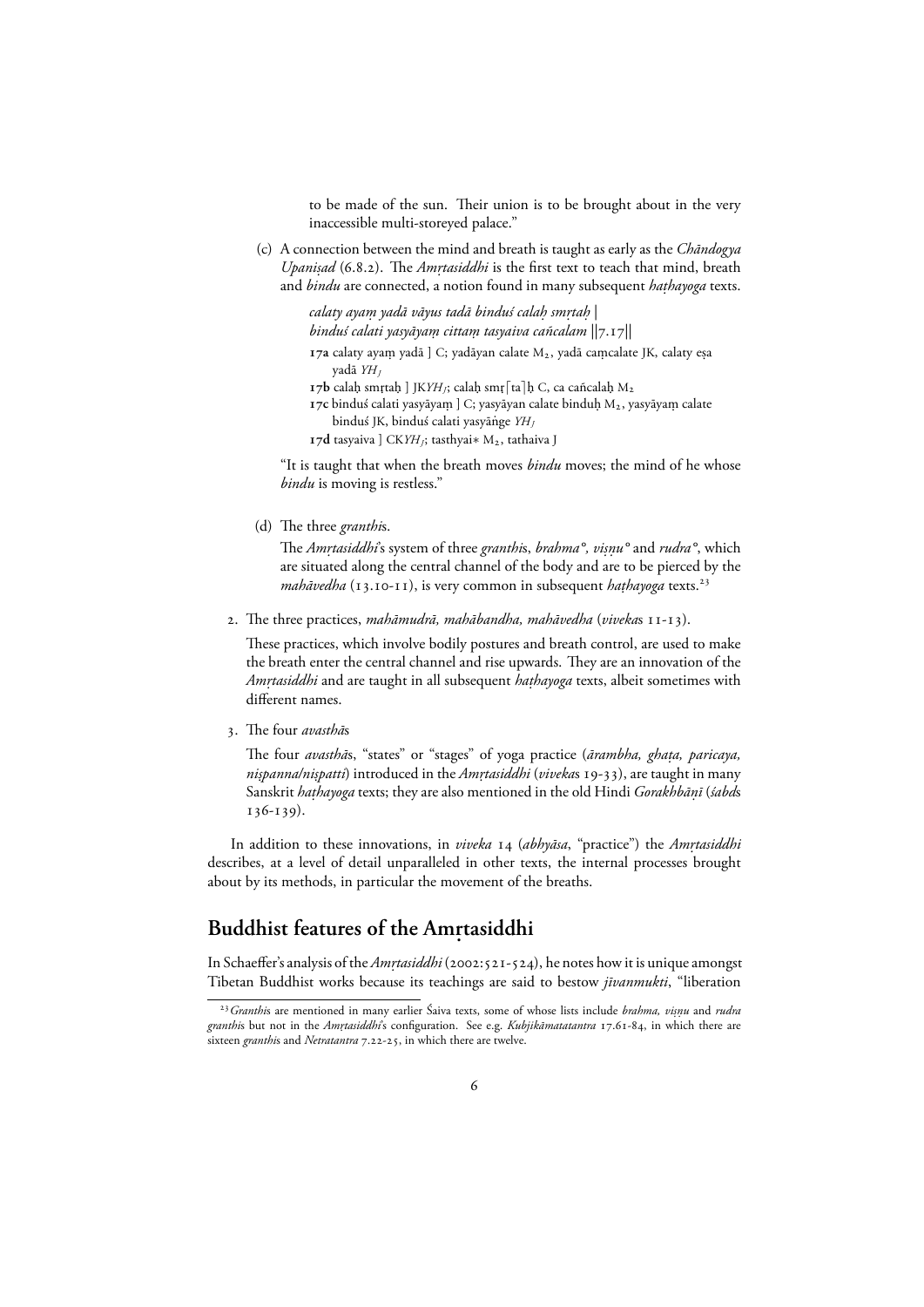while living", and make the yogi identical with Śiva. Despite these Śaiva features, however, close reading of manuscript C, the 12th-century bilingual witness of the text, shows that the text was composed within a Vajrayāna milieu. Furthermore, it pits its teachings against those of other Vajrayāna schools, not Śaiva ones.

As can be seen in the examples given below, manuscript C generally has the best readings of the text and presents its Buddhist teachings intact. In the other manuscripts the specifically Buddhist doctrines found in C are either unwittingly included, misunderstood (and sometimes presented in corrupt forms as a result) or deliberately changed or omitted.

Some of the text's Buddhist features are ambiguous or obscure enough for them to have been preserved by the redactors of the text as presented in the later witnesses. Thus we find multiple examples of Vajrayāna (or more broadly Buddhist) terminology such as *mahāmudrā* (viveka 11 and 31), *vajrapañjara* (7.26d), *jñānasaṃbhāra* (6.9c, 20.2bc), *śūnya* (8.2a, 8.8d, 8.10d, 19.15a, 20.7b, 25.1c), *nispanna* (19.2c, 31.1c) and *abhiseka* (13.15a). Similarly, *Amrtasiddhi* 7.4 mentions the very specifically Vajrayāna notion of the four blisses:<sup>24</sup>

*ānandā ye prakathyante viramāntāh śarīrata . h.* | te 'pi bindūdbhavāḥ sarve jyotsnā candrabhavā yathā  $\vert \vert$ 7.4 $\vert \vert$ 4c °viramāntāḥ ] C; ciram antaś M<sub>2</sub>, viramāṃtā JK

"The [four] bodily blisses whose last is [the bliss of ] cessation all arise from *bindu*, just as moonlight arises from the moon."

Other Buddhist features of the text as found in C are deliberately omitted or altered in the later witnesses. Examples of these are listed below. This list is not exhaustive; further close reading of the text is likely to reveal more examples.

#### . Chinnamastā

Manuscript C opens with a *sragdharā mangala* verse in praise of the goddess Chinnamastā:

*nābhau śubhrāravindam tadupari vimala . m ma . n. dala . m ca . n. daraśme . h. samsārasyaikasārā tribhuvanajananī dharmavartmodayā yā .* | *tasmin madhye trimārge tritayatanudharā chinnamastā praśastā tām vande jñānarūpā . m mara . nabhayaharā . m yoginī . m yogamudrām .* || **a** śubhrā° ] C; candrā° M<sub>2</sub> ● vimalam ] C; vivaram M<sub>2</sub> **c** tasmin ] C; tasyām M<sub>2</sub> ● tri° ] M<sub>2</sub>; tre° C ● chinnamastā praśastā ] C; cittahasthām praśastām  $M_2$ 

d tām vande jñānarūpām ] C; vande jñānasvarūpām M<sub>2</sub>

"At the navel is a white lotus. On top of that is the spotless orb of the sun. In the middle of that, at the triple pathway, is she who is the sole essence of samsara [and] the creator of the three worlds, who arises on the path of dharma, who has three bodies [and] who is lauded as Chinnamastā, 'she whose head is cut'. I worship her, she who has the form of knowledge, who removes the danger of death, the yoginī, the seal of yoga."

<sup>&</sup>lt;sup>24</sup>On the four blisses see Isaacson and Sferra 2014, *passim*.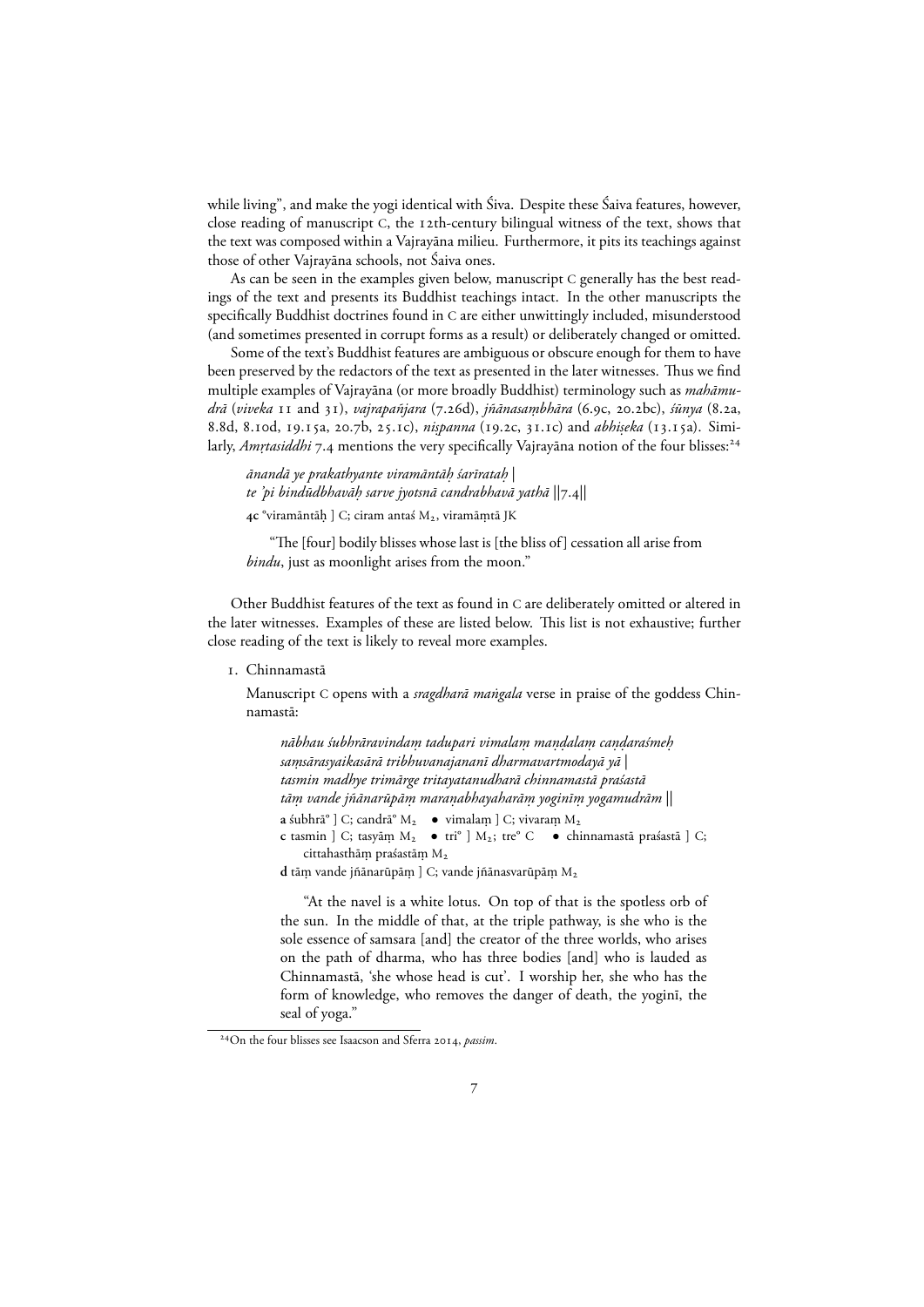Until the 16th century, Chinnamastā is not mentioned in non-Buddhist texts (Bühnemann 2000, 37). Her Vajrayāna origins have been demonstrated by Sanderson (2009, 240-241), who notes how the epithet *dharmodayā*, found in the *Amrtasiddhi* as *dharmavartmodayā*, is "strictly Buddhist". One might argue that this *mangala ˙* verse could be an addition to the text when it was redacted by a Vajrayāna tradition, but the verse is also found in the Grantha manuscript  $M_2$  in a corrupt form. Chinnamastā's name is given therein as Cittahasthā, but the epithets *dharmavartmodayā* and *tritayatanudharā* are preserved. The Rajasthani and Nepali manuscripts omit the verse.

. *chandoha*

At *Amrtasiddhi* 1.16, manuscript C uses the specifically Buddhist term *chandoha*:<sup>25</sup>

*sāgarāh saritas tatra k . . setrāni k . . setrapālakāh.* | *chandohāh pu . nyatīrthāni pī . . thāni pī. thadevatāh.* ||.|| 16c chandohāḥ ] *em*.; chandohā C, saṃbhedāḥ M2JK

"There are oceans, rivers, regions [and] guardians of the regions; gathering places *(chandohāh).* , sacred sites, seats [of deities and] the deities of the seats"

In Śaiva texts *chandoha* is found as *samdoha .* . That the manuscripts other than C read *sambhedāh*, which makes no sense, suggests that they may derive from an archetype that had *saṃdohāḥ*, which subsequent copyists did not understand.

. The four elements

*Amṛtasiddhi* 6.2 refers to four physical elements:

*p. rthivyādīni catvāri vidh. rtāni p. rthak p. rthak* ||.|| **a** catvāri ] C; tattvāni *cett.*

"The four [elements] earth etc. are kept separate [by the breath]."

In Śaiva and other Hindu traditions there are five primary physical elements. The later manuscripts therefore change *catvāri*, "four", to *tattvāni*, "elements".

. *kū. tāgāra*

This is a common term in the Pali Canon, meaning "a building with a peaked roof or pinnacles, possibly gabled; or with an upper storey" (Rhys Davis and Stede 1921-1925, s.v. *kūṭāgāra*). It is also found in several Vajrayāna texts, where it refers to a "multi-storeyed palace" in the middle of a *mandala* (Reigle 2012, 442). It is not found in Śaiva texts and is not recognised by the later north Indian and Nepali witnesses of the *Amrtasiddhi*.

<sup>&</sup>lt;sup>25</sup> Sanderson 2009, 180 n.436.

<sup>&</sup>lt;sup>26</sup> Sanderson loc. cit.: "This substitution of initial ch- for s-/ś- is probably an east-Indianism".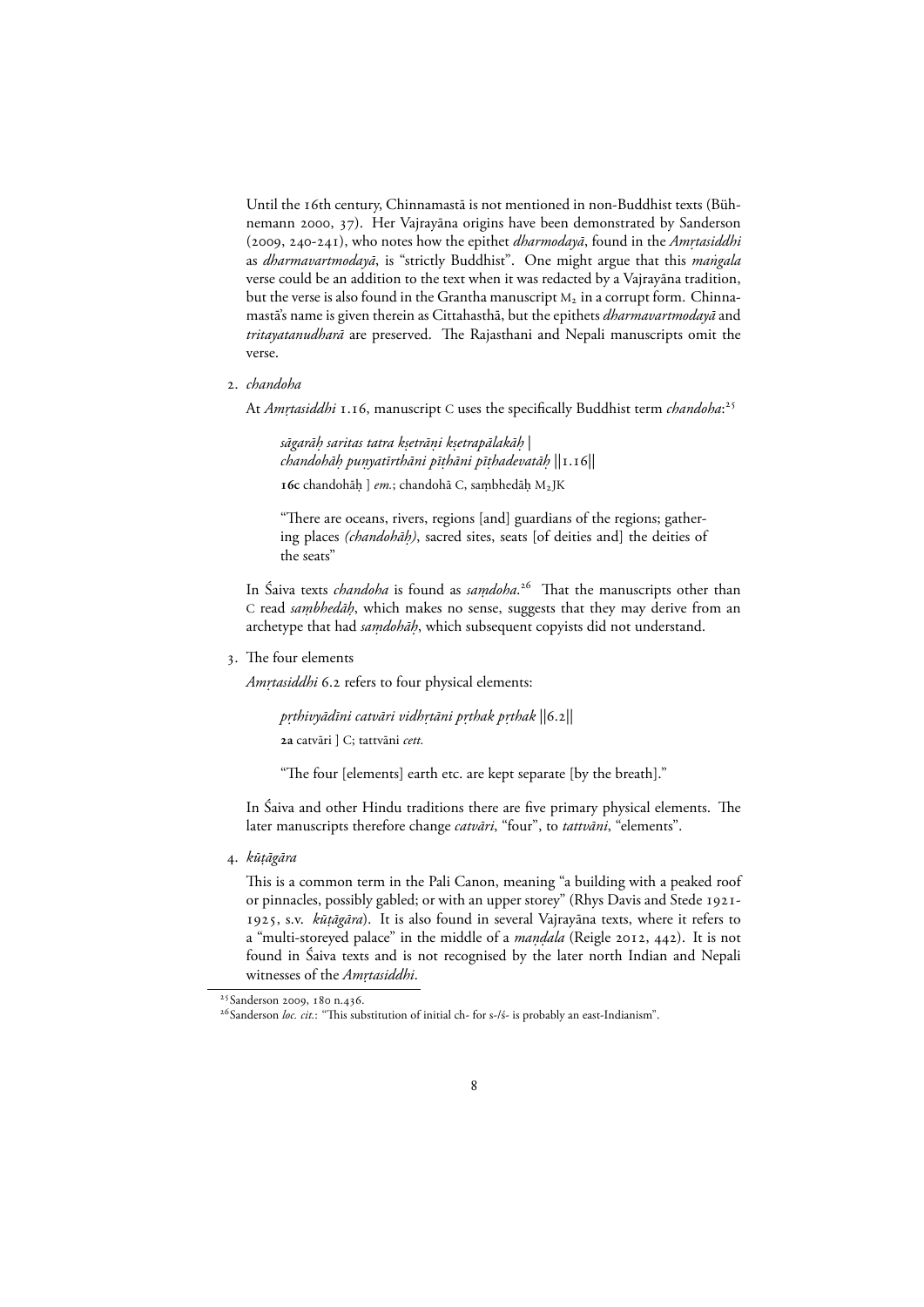.ab *kāmarūpe vased binduh kū . . tāgārasya ko. tare* | **a** °rūpe ] CM; °rūpo JK **10b** kūṭāgārasya ] C, ∗ūṭāgārasya M<sub>2</sub>, kūṭādhāraṇya° J, kūṭādhārasya K

"Bindu resides at Kāmarūpa,<sup>27</sup> in the hollow of the multi-storeyed palace."

. *trivajra*

. in C mentions the three *vajra*s, i.e. the common Vajrayāna triad of *kāya, vāk* and *citta*. In the other witnesses *trivajrāṇāṃ* is found as *trivargāṇāṃ*.

*trivajrānā. m samāveśas tadā vai jāyate dhruvam .* ||.|| **21c** trivajrānām ] C; trivargānām M<sub>2</sub>JK

"Then absorption into the three *vajra*s is sure to arise.'

. *trikāya*

A reference to the Buddhist notion of the triple body is expunged in the later witnesses:

```
sarvajñatvam trikāyasya sarvajñānāvabodhakam .
|
lak.
sana. m siddhacittasya jñātavya . m jñānaśālibhi . h.
||.||
2a °kāyasya ] C; °kālasya M<sub>2</sub>, °kāryasya JK
b °bodhakam ] CM; °bodhanam JK c siddhacittasya ] C; siddhivit tasya JK
```
"Omniscience, which brings about complete understanding of the triple body, should be known by the knowledgable to be the mark of he whose mind has been mastered."

#### . *buddha*

Verses in which C has (or its archetype is likely to have had) *buddha* are reworked in the later witnesses.

*bindur buddhah śivo bindur bindur vi . . snu. h prajāpati . h.* | *binduh sarvagato devo bindus trailokyadarpa . na. h.* ||.|| **15a** buddhaḥ ] *em*.; vṛddhaḥ C, ūrdhvaḥ *cett*.

*"Bindu* is Buddha, *bindu* is Siva, *bindu* is Viṣṇu, the lord of creatures, *bindu* is the omnipresent god, *bindu* is the mirror of the three worlds."

*tāvad buddho 'py asiddho 'sau narah sā . msāriko mata . h.* | .ab

3a buddho ] C; \*ddho M<sub>2</sub>, ⊔dvo J<sub>1</sub>, siddho J<sub>2</sub>, vaddho K

<sup>&</sup>lt;sup>27</sup>The *Mahāmudrātilaka* (draft edition of Staatsbibliothek zu Berlin Preuss. Kulturbesitz Orientabteilung Hs. or. 8711, folio 17 verso) locates the bodily Kāmarūpa between the eyebrows.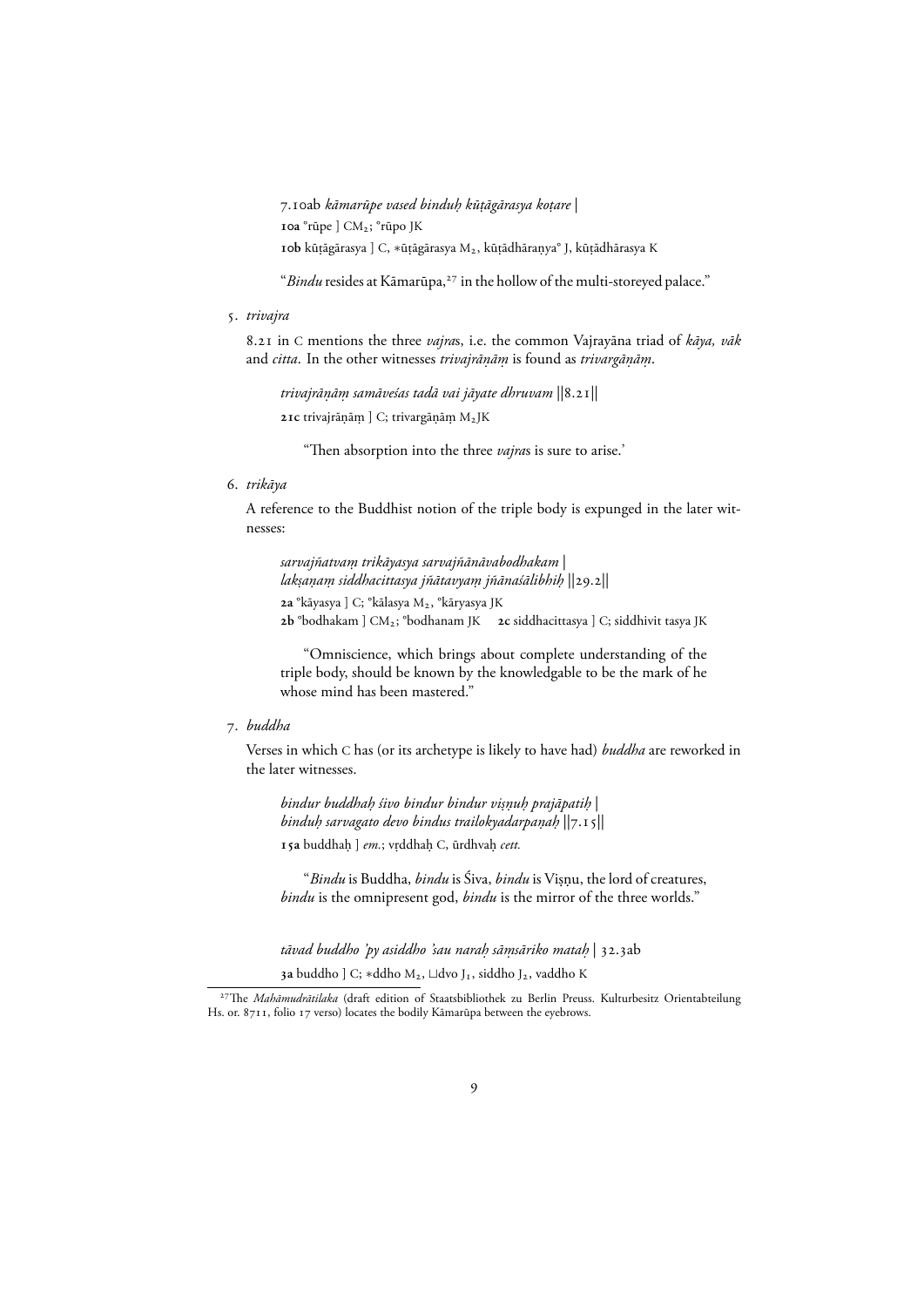"Even a Buddha, as long as [he remains] unperfected [by means of the practice taught in the *Amṛtasiddhi* ], is considered a worldly man."

. *svādhi. s . thāna yoga*

In two places the *Amrtasiddhi* mentions *svādhiṣṭhāna yoga*. This is a method of visualising oneself as a deity which is central to the teachings of a wide variety of Vajrayāna texts (e.g. *Guhyasamāja* 7.2, where it is called *svādhidaivatayoga*, and the *Pañcakrama*, whose third *krama* is called the *svādhiṣṭhānakrama*). In the two verses from the *Am. rtasiddhi* given below, the methods of *svādhi. s . thāna yoga* are said to be ineffective; to achieve the goals of yoga one must use the practice taught in the *Amrtasiddhi*. The later witnesses of the text do not understand the phrase *svādhi. s . thānena yogena* and, presumably surmising *svādhiṣṭhāna* to refer to the second of the six *cakra*s in a  $s$ ystem taught in many *haṭhayoga* texts (but not in the *Amṛtasiddhi* , which makes no mention of *cakra*s), they change *yogena* to *mārgeṇa* in an attempt to make the phrase refer to a pathway in the yogic body.

```
svādhi.
s
.
thānena yogena yasya cittam prasādhyate .
|
śilām carvati mohena t . .
r.
sitah kha . m pibaty api .
||.||
```

```
9a yogena ] C; mārgeņa M2JK 9b yasya ] JK; yastuś C, yatna M2 ● prasā-
   dhyate ] M2JK; prasādhyati C
```
"He who tries to master his mind by means of self-established yoga deludedly chews a rock and, thirsty, drinks the sky."

*svādhi. s . thānena yogena na k. sīyete gunau n . . rnām.* | *asti mudrā viśesena gurumukhābjasaṃbhavā* ||10.11||

**11a** yogena ] C; mārgeņa M<sub>2</sub>JK **b** na kṣīyete ] *em*.; na kṣīyate C, prakṣīyante M<sub>2</sub>, nākṣipeti JK ● guṇau ] C; guṇā M<sub>2</sub>, guṇo JK **11c** viśeṣeṇa ] CJK; viśeṣād vā M2 **· 11d** guru° ] CJK; guror M2 · ● °mukhābja° ] C; °vaktrābja° M<sub>2</sub>, °mukhāt tu JK °sambhavā ] JK; °sambhavām C, °sambhavāt M<sub>2</sub>

"The two [unwanted] *guna*s [*rajas* and *tamas*] in men are not destroyed by selfestablished yoga. There is a *mudrā* especially [for that], born from the lotus-mouth of the guru."

#### **Conclusion**

The *Amṛtasiddhi* was composed in a Vajrayāna Buddhist milieu and its intended audience was other Vajrayāna Buddhists. Its teachings are subsequently found in *haṭhayoga* texts from a wide range of non-Buddhist traditions. This does not mean, however, that *haṭhayoga* itself was a product of Vajrayāna Buddhists. I have argued elsewhere (e.g. Mallinson 2015) that some *hathayoga* techniques were current among ascetics long before their codification. The *Amrtasiddhi* was the first text to codify many of *hathayoga*'s distinctive principles and practices and was thus the first to assign names to them. As a result the *Amaraughaprabodha*, the first text to teach physical yoga methods under the name *hatha*, includes among its techniques the *Am. rtasiddhi*'s *mahāmudrā, mahābandha* and *mahāvedha* (with slight variations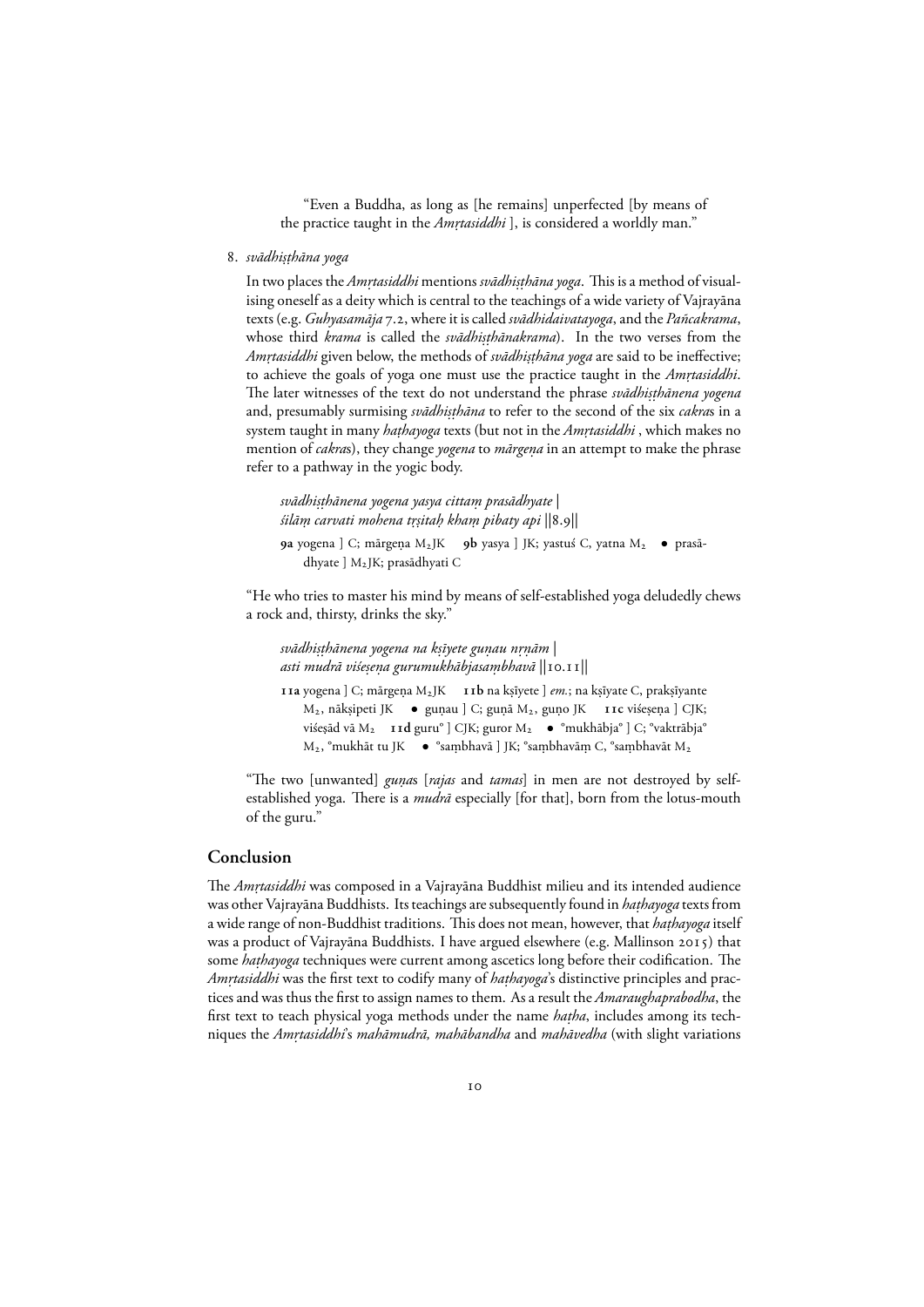in their methods). In addition to these physical techniques, the *Amaraughaprabodha* also adopts from the *Am. rtasiddhi* the more theoretical doctrine of the four *avasthā*s or stages of yoga, showing that the *Amrtasiddhi*'s influence was more than simply terminological.

Because they share traditions of *siddha*s, several scholars have posited connections between Vajrayāna Buddhists and Nāth yogis,<sup>28</sup> with whom the practice of *haṭhayoga* has long been associated. *The Amṛtasiddhi*'s Vajrayāna origins and its borrowings in subsequent *haṭhayoga* texts, some of which are products of Nāth traditions, provide the first known doctrinal basis for this connection and a stimulus for its further investigation.<sup>29</sup>

## $W$ itnesses of the Am<sub>.</sub>tasiddhi

#### **Manuscripts collated**

- *•* **(C)** China Nationalities Library of the Cultural Palace of Nationalities MS No. (). Paper. Sanskrit text in both Nepali (or perhaps East Indian) and Tibetan hand-print scripts, Tibetan translation in Tibetan cursive script.
- *•* Maharaja Man Singh Pustak Prakash, Jodhpur
	- . **(J)** . Paper. Devanāgarī.
	- . **(J)** . Paper. Devanāgarī.
- *•* Nepal-German Manuscript Preservation Project. All entitled *Am. rtasiddhi*.
	- . **(K)** E/. Paper. Devanāgarī.
	- 2. (K<sub>2</sub>) E<sub>1501</sub>/<sub>11</sub>. Paper. Devanāgarī.
	- . **(K)** H/. Paper. Newari.
	- . **(K)** E/. Paper. Devanāgarī.
	- . **(K)** H/. Paper. Newari.
- $(M_2)$  Mysore Government Oriental Manuscripts Library D-4342 (ff. 21v-40v). Palm leaf. Grantha.

#### **Other collated witnesses**

These two texts are mentioned in the apparatus only in the small number of instances that they provide readings.

*•* **(***Y***)** *Yogacintāmani.* ed. Haridās Śarmā, Calcutta Oriental Press, n.d.

<sup>&</sup>lt;sup>28</sup> Although such usage is not found in pre-modern texts, to avoid confusion I use the word "Nāth" to refer to ascetics usually called *yogī*s or *jogī*s in texts and travellers' reports and whose traditions, with some exceptions such as those which trace their lineages to Kānhapa or Krsnācārya, came, by the sixteenth century at the latest, to be grouped together in twelve *panths* or lineages. On the Nāth Sampradāya, see Mallinson 2011.

 $^{29}$ The historical context of this connection is explored in Mallinson 2019, in which the Konkan site of Kadri (in present-day Mangalore) is proposed as the location of the transition from Vajrayāna Buddhism to Nāth Śaivism evinced by the *Amaraughaprabodha*'s reworking of the teachings of the *Amrtasiddhi .* .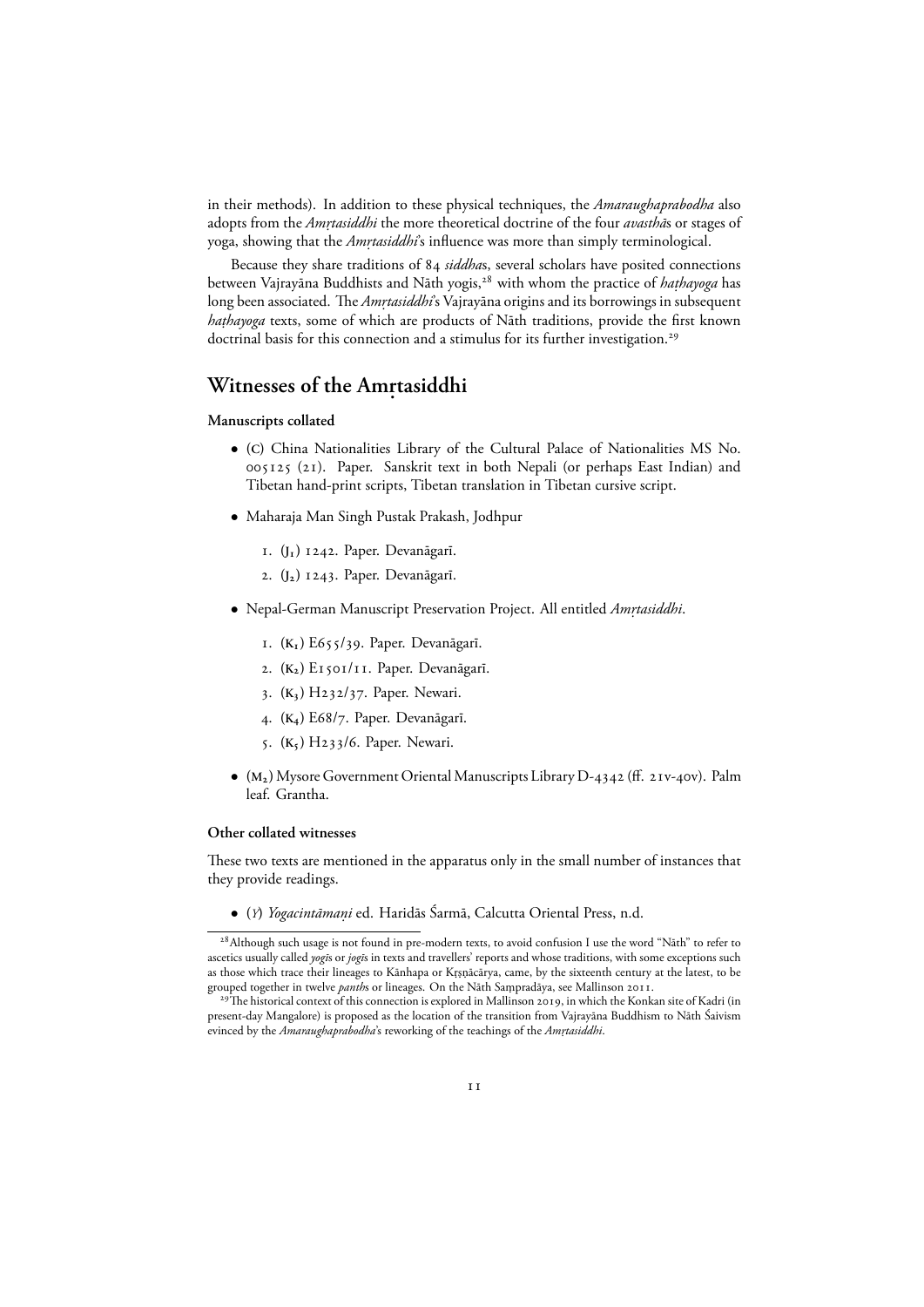*•* **(***HJ***)** *Ha. thapradīpikājyotsnā* of Brahmānanda, *ālocanātmak samskara . n.* (Hindī), ed. Svāmī Maheśānand, Dr Bāburām Śarmā, Jñānaśamkar Sahāy, Ravindranāth Bodhe. Lon- . avla: Kaivalyadhām S.M.Y.M. Samiti. 2002.

#### **Manuscripts not yet collated**

- 1. Mysore Government Oriental Library D-4341. Paper. Grantha.
- 2. Mysore Government Oriental Library R-2881(n). Palm leaf. Grantha. Incomplete.
- 3. Adyar Library 75278. Palm leaf. Grantha.
- 4. Baroda Oriental Institute 7970(b). Palm leaf. Grantha.

### **References**

#### **Primary Sources**

*Amaraughaprabodha*, of Gorakṣanātha, ed. K. Mallik in *The Siddha Siddhānta Paddhati ana* Other Works of Nath Yogis. Poona: Poona Oriental Book House, 1954.

*Kadalīmañjunāthamāhātmyam*, ed. Sambhu Sarmā Kaḍava. Kāśī: Gorakṣa Țilla Yoga Pracāriņī, 1957.

*Kubjikāmatatantra,* Kulālikāmnāya version, ed. T. Goudriaan and J.A. Schoterman. Leiden: E.J.Brill, 1988.

Guhyasamājatantra, ed. Yukei Matsunaga. Osaka: Toho Shuppan, 1978.

*Gorakṣayogaśāstra*. National Archives of Kathmandu 5-332 (= Nepal-German Manuscript Preservation Project 24/44).

*Goraksaśataka*. Government Oriental Manuscripts Library, Madras, MS No. R 7874.

Gorakhbānī, ed. P.D. Badathvāl. Prayāg: Hindī Sāhity Sammelan, 1960.

*Gherandasaṃhitā*, ed. and tr. J. Mallinson. New York: YogaVidya.com, 2004.

*Chāndogya Upani. sad* in *The early Upani. sads: annotated text and translation*, ed. and tr. Patrick Olivelle. New York, Oxford: Oxford University Press, 1998.

*Dattātreyayogaśāstra* Dattātreyayogaśāstra. Unpublished edition by James Mallinson.

*Navanāthacharitra* of Gaurana, ed. K.Ramakrishnaiya. Madras University Telegu Series . No. 7. Madras, 1937.

*Niśvāsatattvasamhitā .* , ed. Dominic Goodall, Harunaga Isaacson and Alexis Sanderson in *The Niśvāsatattvasamhitā: The Earliest Surviving Śaiva Tantra, volume . A critical edition . and annotated translation of the Mūlasūtra, Uttarasūtra, and Nayasūtra.* (Collection Indologie, no. 128. Early Tantra Series, no. 1.) Pondicherry: Institut Français d'Indologie/École française d'Extrême-Orient, 2015.

<sup>&</sup>lt;sup>30</sup>This edition was read with Professor Alexis Sanderson, Jason Birch, Péter-Dániel Szántó and Andrea Acri in Oxford in early 2012, all of whom I thank for their valuable emendations and suggestions.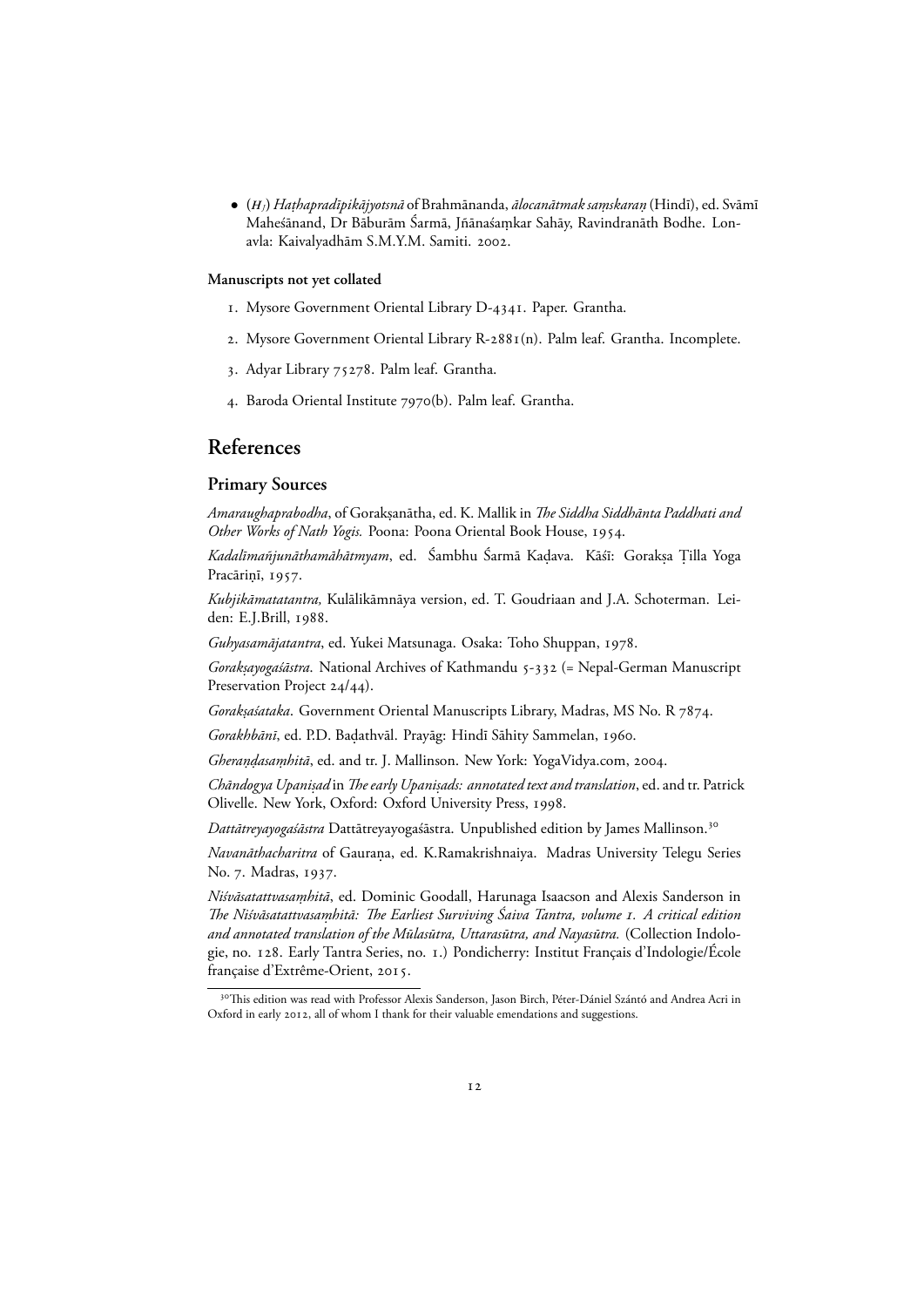*Netratantra* with commentary *(Uddyota)* by K. semarāja, ed. Madhusūdan Kaul Śāstrī. KSTS 46. Srinagar, 1926.

*Pañcakrama* in *Pañcakrama: Sanskrit and Tibetan Texts Critically Edited with Verse Index and Facsimile Edition of the Sanskrit Manuscripts*, ed. Katsumi Mimaki and Toru Tomabechi. Tokyo: The Centre for East Asian Cultural Studies for Unesco, 1994.

*Yogacintāmani.* of Śivānandasarasvatī, ed. Haridās Śarmā. Calcutta: Calcutta Oriental Press. No date of publication.

*Vivekamārtaṇḍa* of Gorakṣadeva. Oriental Institute of Baroda Library. Acc. No. 4110.

*Haṭhapradīpikā* of Svātmārāma, ed. Svāmī Digambarjī and Dr Pītambar Jhā. Lonavla: Kaivalyadhām S.M.Y.M. Samiti, 1970.

*Haṭhapradīpikājyotsnā* of Brahmānanda, *ālocanātmak saṃskaraṇ* (Hindī), ed. Svāmī Maheśānand, Dr Bāburām Śarmā, Jñānaśamkar Sahāy, Ravindranāth Bodhe. Lonavla: Kaivalya- . dhām S.M.Y.M. Samiti, 2002.

#### **Secondary Literature**

Birch, Jason. 2011. "The Meaning of *haṭha* in early Haṭhayoga." In *Journal of the American Oriental Society* 131.4, 527-554.

BÜHNEMANN, Gudrun. 2000. The Iconography of Hindu Tantric Deities volume I. The Pan*theon of the Mantramahodadhi.* Groningen: Egbert Forsten.

GODE, P.K. 1954. Studies in Indian Literary History Vol. II. Bombay: Bharatiya Vidya Bhavan.

Isaacson, Harunaga and Sferra, Francesco. . *The Sekanirdeśa of Maitreyanātha (Advayavajra) with the Sekanirdeśapañjikā of Rāmapāla. Critical Edition of the Sanskrit and Tibetan Texts with English Translation and Reproductions of the MSS.* (With contributions by Klaus-Dieter Mathes and Marco Passavanti). Serie Orientale Roma fondata da Giuseppe Tucci Vol. CVII. Napoli: Universita degli Studi di Napoli "L'Orientale".

MALLINSON, James. 2011. "Nāth Sampradāya." In Brill Encyclopedia of Hinduism, Vol. 3, ed. Knut A. Jacobsen, 407-428. Leiden: Brill.

----------------. 2015. "Sāktism and *Haṭhayoga.*" In *Goddess Traditions in Tantric Hinduism*, ed. Bjarne Wernicke Olesen, 109-140. London: Routledge.

------------------. 2019. "Kālavañcana in the Konkan: How a Vajrayāna Haṭhayoga Tradition Cheated Buddhism's Death in India." In Religions 10, 273, 1-33.

Reigle, David. 2012. "The *Kālacakra Tantra* on the *Sādhana* and *Maṇḍala.*" In *Journal o*j *the Royal Asiatic Society Series 3, 22, 2, 439-463.* 

RHYS DAVIS, T.W. and STEDE, William. 1921-1925. Pali-English Dictionary. Pali Text Society.

SANDERSON, Alexis. 2009. "The Śaiva Age". In *Genesis and Development of Tantrism*, ed. Shingo Einoo. Tokyo: Institute of Oriental Culture, University of Tokyo,41-349.

SASTRI, V. V. Ramana. 1956. "The Doctrinal Culture and Tradition of the Siddhas", pp. 300-308 in Haridas Bhattacharyya (ed.). *The Cultural Heritage of India. Vol. 4: The Religions.* Calcutta: The Ramakrishna Mission Institute of Culture.